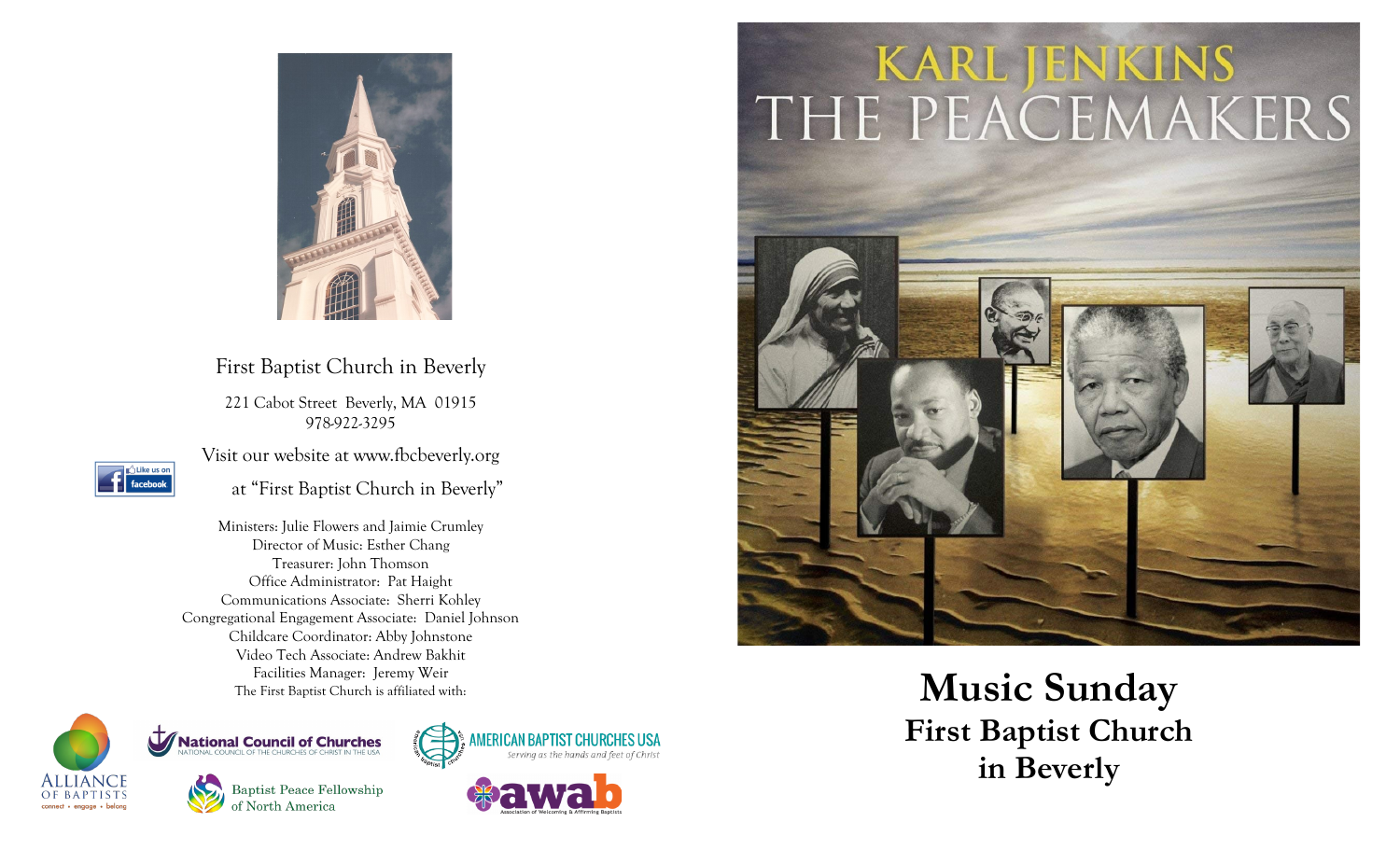### **Welcome to Worship at First Baptist Church in Beverly!**

*We welcome you to worship this morning. We are so pleased to gather with you! Please feel free to fill out one of our Here We Gather or prayer cards in the pew rack or to speak with Julie Flowers or Daniel Johnson following the service.*

*There are Prayer Request cards in the pew rack in front of you. If you would like to take a moment to fill one out with a prayer concern you would like shared or like the ministers to know, please do so, and then place it in the offering plate when they are passed. Prayer concerns that should be kept for ministers only should have that designation written on them.*

*The chancel flowers this morning are given in celebration of Music Sunday and of those who bring the music to us by The Church Family.*

*Prayground news for children! We encourage children in Grade 1 and above to make use of the Prayground space at the front of the room while they worship. The prayground is a childfriendly place for the quiet enjoyment of worship. Child Care for children Kindergarten age and younger is provided throughout our service, in the Littlest Learners room on the main level, located through the double doors at the front of the sanctuary. Our Childcare Coordinator, who also regularly staffs the room, is Abby Johnstone, an alum of our Youth Fellowship program, and preschool teacher at Glen Urquhart School in Beverly. Abby will be assisted weekly by a rotating team of outstanding young people from our Youth Fellowship program. All adults who work with our children have been CORI-checked. We always encourage families and caregivers to do what is best for their child and their family during the worship time. We do hope that older youth (above grade 5) will participate in worship; a new youth class will be forming for them in the coming weeks at a time separate from worship.*

## **Devices to aid with hearing are available for those who have a need. A Deacon will be happy to assist you and provide one.**

\*Indicates Congregation Standing As They Are Able \*\*\*Indicates latecomers may be seated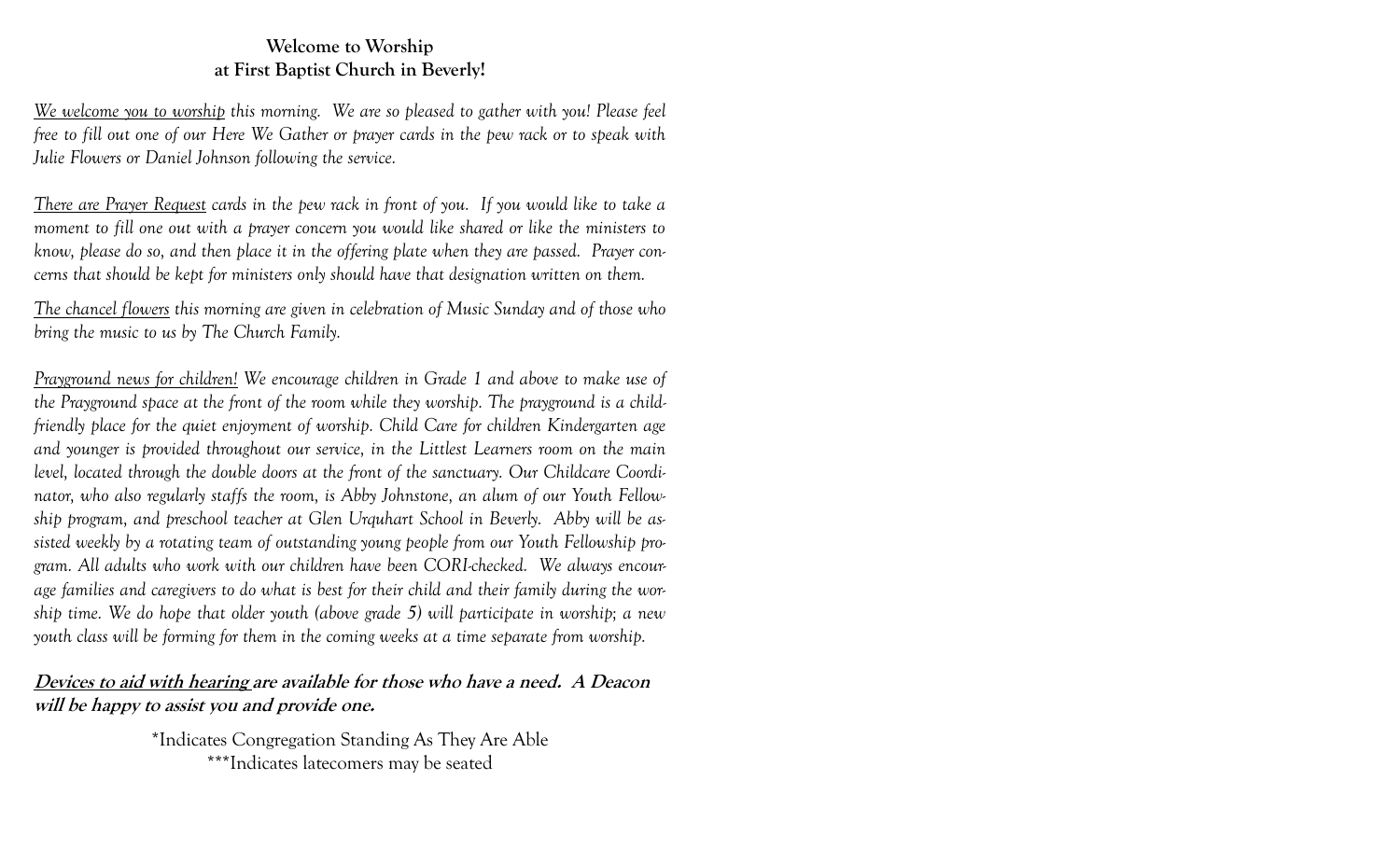# **ORDER OF WORSHIP Music Sunday**

| May 22, 2022                                                                                                                                                                                                                                                                                                                                                                                                                                                                                      | 10:00 a.m.          |
|---------------------------------------------------------------------------------------------------------------------------------------------------------------------------------------------------------------------------------------------------------------------------------------------------------------------------------------------------------------------------------------------------------------------------------------------------------------------------------------------------|---------------------|
| Tolling of the Hour<br>Upon hearing the bells, all are invited to a time<br>of quiet preparation for worship.                                                                                                                                                                                                                                                                                                                                                                                     |                     |
| <b>Welcome and Announcements</b>                                                                                                                                                                                                                                                                                                                                                                                                                                                                  | Rev. Julie Flowers  |
| M. Mazzatenta<br><b>Moment of Preparation</b><br>A Day to Rejoice<br><b>Celebration Ringers</b>                                                                                                                                                                                                                                                                                                                                                                                                   |                     |
| Call to Worship                                                                                                                                                                                                                                                                                                                                                                                                                                                                                   | Rev. Jaimie Crumley |
| $*Hymn$ 2<br>Joyful, Joyful, We Adore Thee                                                                                                                                                                                                                                                                                                                                                                                                                                                        | HYMN TO JOY         |
| *Invocation, Lord's Prayer,<br>and Glory Be to God (pg. 37)                                                                                                                                                                                                                                                                                                                                                                                                                                       | Bella Karaganis     |
| Our Father, who art in heaven, hallowed be thy name. Thy kingdom come, thy will be<br>done, on earth as it is in heaven. Give us this day our daily bread, and forgive us our debts,<br>as we forgive our debtors. And lead us not into temptation, but deliver us from evil. For<br>thine is the kingdom, the power, and the glory forever. Amen.<br>Glory be to God and to the Christ and to the Holy Ghost; as it was in the beginning,<br>is now, and ever shall be, world without end. Amen. |                     |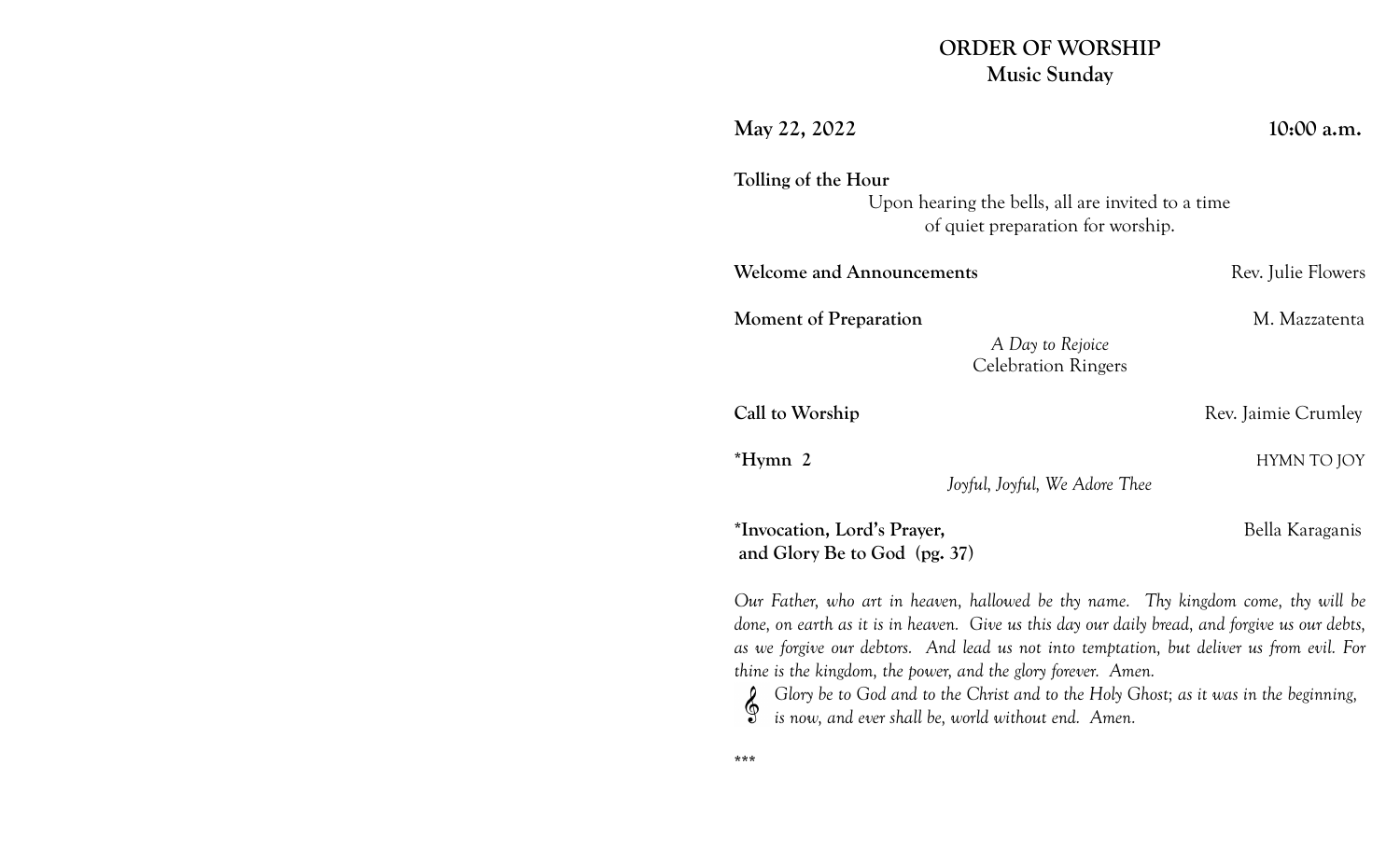**Stepsitters** Rev. Julie Flowers

*(Children in Grade 5 and below may leave for their Sunday School class following Stepsitters.)*

**Musical Interlude**G. Young

*A Classical Prelude* Andrew Heath, trumpet

**Morning Prayer Rev.** Jaimie Crumley

**Anthem**Karl Jenkins

*The Peacemakers* Sanctuary Choir Nick Aparo, bass Andrew Heath, trumpet Cindy Shupp, flute Abby Sykes, violin

#### *I Offer You Peace*

**I offer you peace. I offer you love. I offer you friendship. I see your beauty. I hear your need. I feel your feelings. My wisdom flows from the Highest Source. I salute that Source in you. Let us work together for unity and love … an eye for an eye leaves the whole world blind.**

These words are attributed to Mahatma Gandhi (1869-1948), a pioneer of nonviolent civil disobedience as political protest, Mohandas Karamchand Gandhi was the leader of the Indian nationalist struggle for independence. A thinker and prolific writer on the concept of non-violence, he was assassinated in Delhi on January 30, 1948.

### *Peace Begins With a Smile*

**Peace begins with a smile. If we have no peace, it is because we have forgotten that we belong to each other.**

Mother Teresa (1910-1997) founded the Missionaries of Charity in 1950. In recognition of her dedication to helping the poor and sick she was awarded the Nobel Prize *For more information on these and other programs of the church check the QR Code on the pew card in front of you or www.fbcbeverly.org!*

# **Text Message Reminders from First Baptist Church!**

*Scan this QR code or text FBCTEXTSNOW to 724-361-6388* i*f you would like to opt in to receive text message updates, reminders, and alerts from First Baptist directly to your phone.*

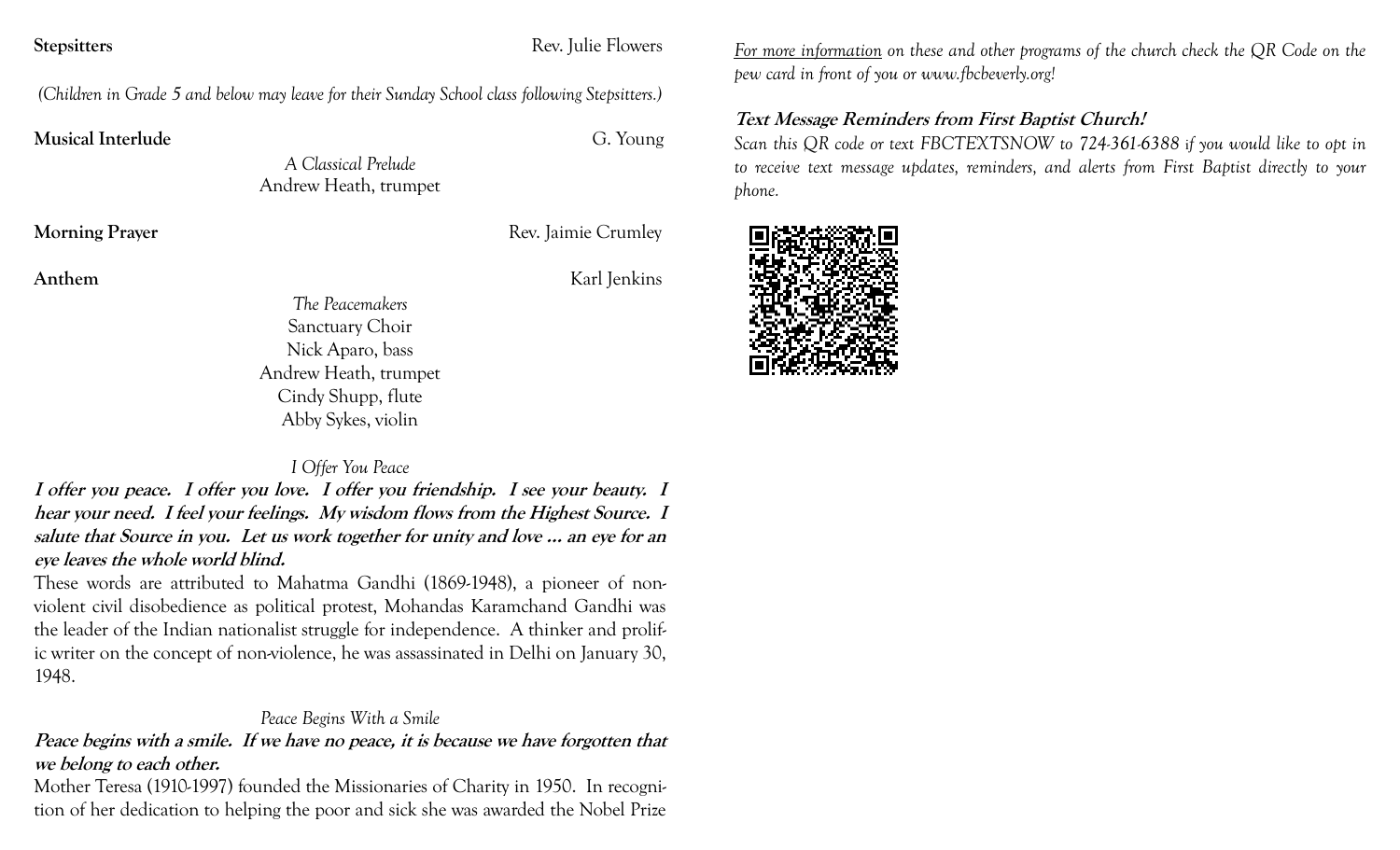Offertory P. Mascagni

*Prayer from Cavalleria Rusticana* Andrew Heath, Trumpet \*Doxology (48) *Praise God from whom all blessings flow; praise Christ, all creatures here below; praise Holy Spirit evermore; one God, triune, whom we adore. Amen.*

**\*Hymn 722** FINLANDIA

## *This Is My Song*

**\*Benediction** Dr. Daniel Johnson

Postlude S. Greschke

*Shalom Chaverim Celebration Ringers*

#### **ANNOUNCEMENTS**

*Masks are now optional in our building. Depending on your personal comfort level, you are welcome to gather here at FBC with our without your mask. We ask that you maintain an appropriate physical distance from your neighbors and if you have cold and/or flu-like symptoms that you stay at home.* 

*Upcoming Events This Week:* 

*Word Searchers - today at 11:30 a.m. Middle School Fellowship - today at 4-6 p.m. Senior High Fellowship - today at 6-9 p.m.*

*Board of Deacons - Tuesday at 7 p.m.*

*Fellowship and Books - Wednesday at 7:30 p.m. (zoom)*

*Zoom Coffee Hour - Thursday at 10:00 a.m. Open Gym/Pickelball - Thursday 5:30-8 p.m. Bell Choir - Thursday at 6 p.m. Sanctuary Choir - Thursday at 7:30 p.m.* 

for Peace and the Bharat Ratna (India's highest civilian honour). She was beatified by Pope John II in 2003.

**Peace be within thy walls and prosperity within thy palaces. For my brethren and companions' sakes I will now say, Peace be within thee.** *Psalm 122:7-8*

**The important thing in life is the traces of love that we leave behind when we have to leave unasked and say farewell.**

Albert Schweitzer (1875-1965), a renowned German theologian, philosopher and humanitarian, was awarded the Nobel Price for Peace in 1952. As an organist and Musicologist, he is noted for his research into the life of J.S. Bach.

**And the true servants of the All-Merciful walk the earth with humility, and when the ignorant address them they say, "Peace."** *Qu'ran 25:63*

#### *He Had a Dream*

Elegy for Martin Luther King, Jr. **He had a dream that all mankind could live together in peace and harmony. He had a dream that people of different colours and creeds could live together. He had a dream that …**  Karl Jenkins

**Every valley shall be exalted, every mountain and hill shall be made low; and the crooked shall be made straight, and the rough places plain. And the glory of the Lord shall be revealed, and all flesh shall see it together.** *Isaiah 40:4-5*

#### **That was his dream. He had a dream.**

Born in 1929, Martin Luther King Jr. was an American clergyman who played a major role in the African-American civil rights movement, using methods of peaceful